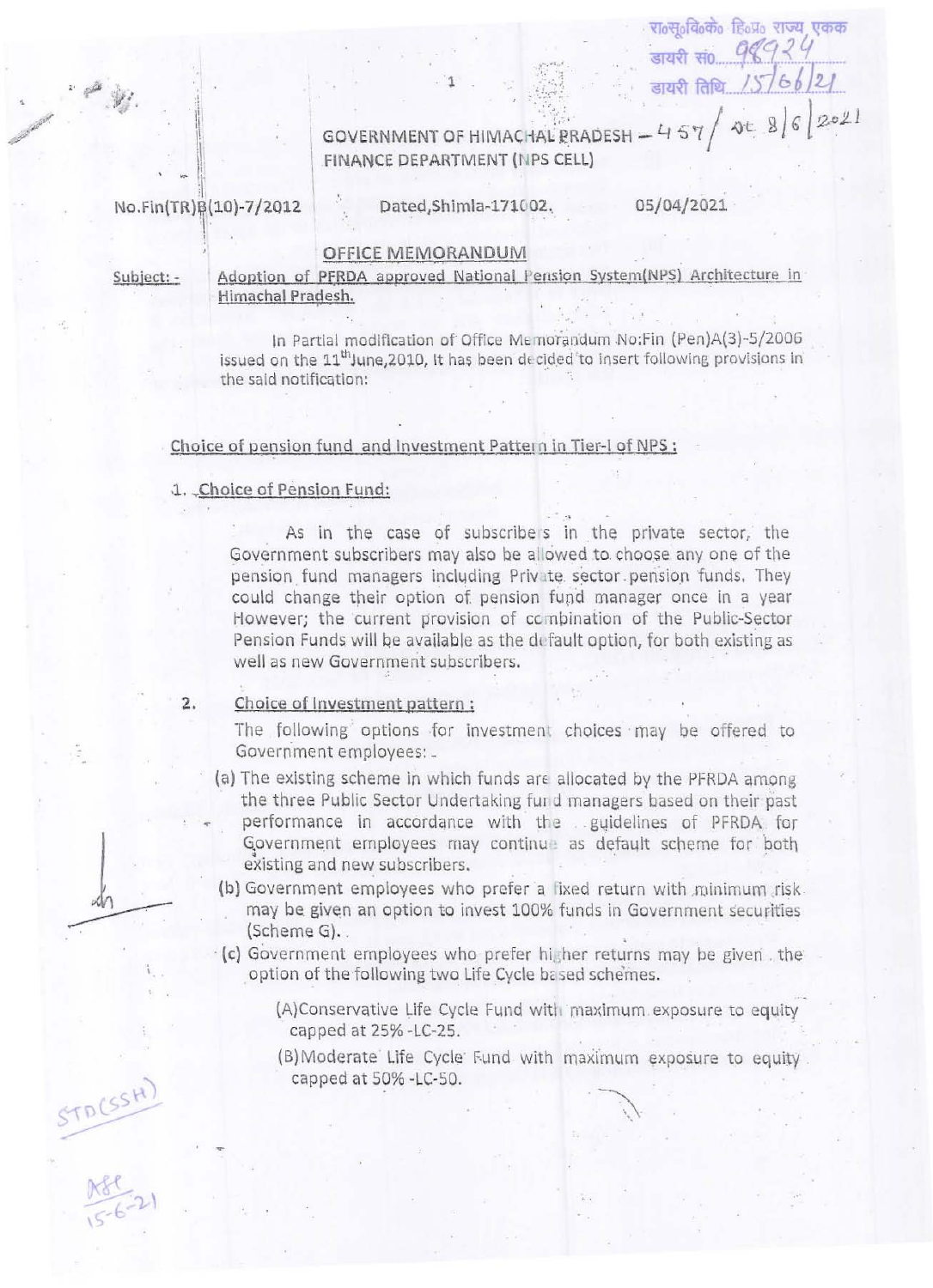Further

 $(i)$ 

 $(ii)$ 

Immediately upon exercise of choice of investment scheme & pension fund by the subscribers, the accumulated corpus under their PRAN, shall be transferred to the opted pension fund and asset allocation in one instance.

The option to change investment pattern, within the same pension fund manager, will be available to the subscribers twice in a financial year & the applicable transaction & other charges will be levied & deducted from the subscriber's unit by the CRA.

These orders will be applicable from the date of issuance of this circular.

## By Order

Additional Chief Secretary (Finance) to the Government of Himachal Pradesh.

To

All Administrative Secretaries Government of Himachal Pradesh.

Visit Finance Department- www.himachal.gov.in/finance/ Endst. No.Fin(TR)B(10)-7/2012, Dated 08 April, 2021 Copy forwarded to information and further necessary action: -

Principal Accountant General (Audit), H.P. Shimla-171003. 1.

Accountant General (A&E) Himachal Pradesh, Shimla-171003.  $2.$ 

- Principal Resident Commissioner, Himachal Pradesh, Himachal Bhawan, Sikandra 3. Road, New Delhi.
- Executive Director, Pension Fund Regulatory & Development Authority, First 4. Floor, ICADR Building, Plot No. 6 Vasant Kunj Institutional Area, Phase-II, New Delhi-110070.

Director, National Securities Depository, Ltd. "4<sup>th</sup>Foor, 'A' Wing" Trade World, 5. Kamala Mills compound, SenapatiBapat Marg, Lower Parel Mumbai-400013 with the request to make appropriate changes in the software.

6. All Divisional Commissioners in Himachal Pradesh.

All Heads of Department in Himachal Pradesh. 7.

 $8.5$ All Deputy Commissioners in Himachal Pradesh.

9. Registrar General, H.P. High Court, Shimla-171001.

10. All District and Session Judges in Himachal Pradesh.